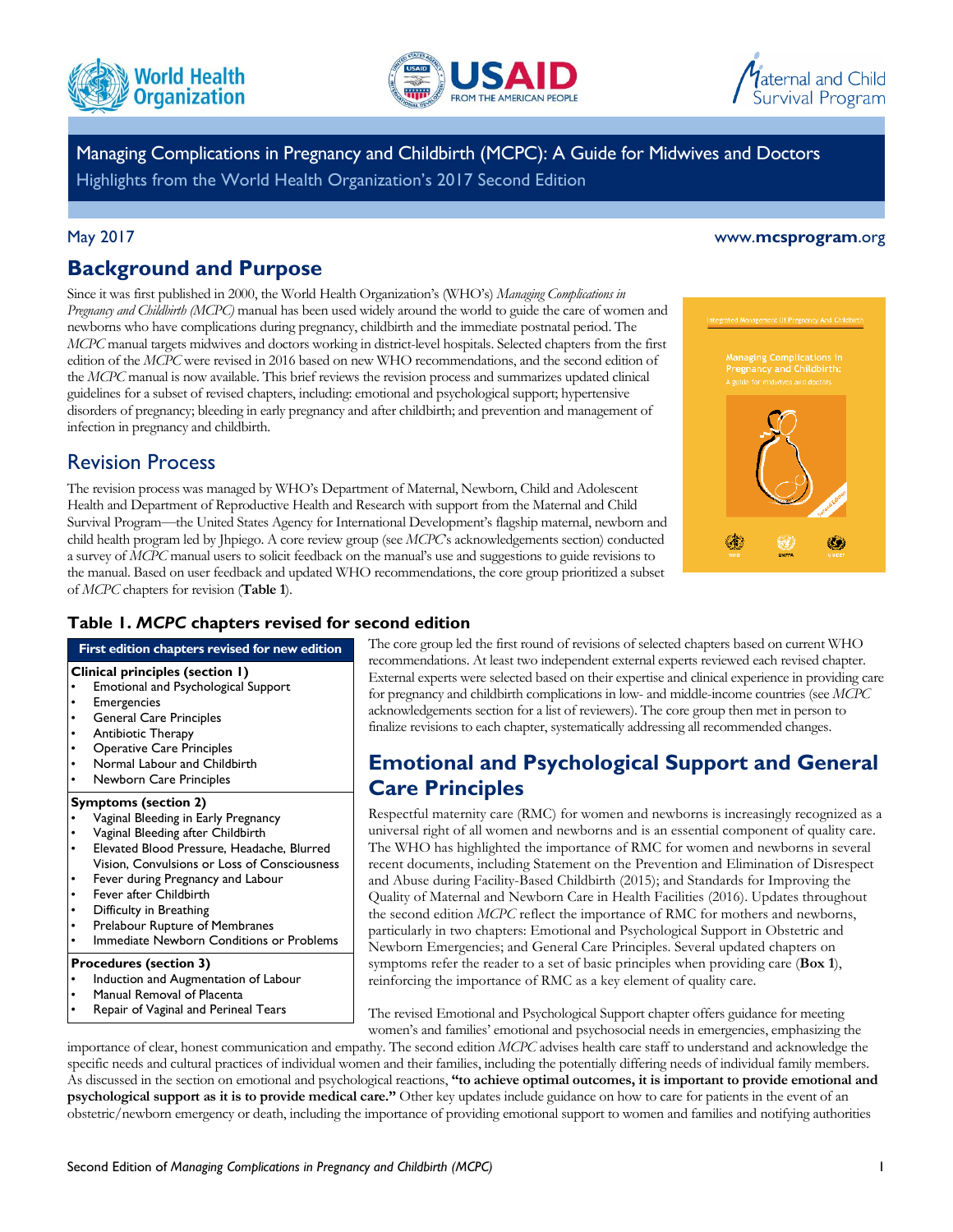of and reviewing every maternal death (**Box 2**). The updated manual emphasizes the need to provide supportive services for health care staff who may experience guilt, grief, confusion and other emotions after a death or an emergency.

The section on postpartum depression has been significantly expanded, with information about risk factors for postpartum depression and the importance of screening for and providing evidence-based treatment for postpartum depression (**Box 3**). According to the second edition *MCPC*, women should be screened for depression at every postpartum visit.

*"The notion of safe motherhood must be expanded beyond the prevention of morbidity and mortality to encompass respect for women's basic human rights, including women's autonomy, dignity, feelings, and choices and preferences, including the choice of companionship, wherever possible." Source:* Emotional and Psychological Support chapter

# **Hypertensive Disorders of Pregnancy**

The revised Elevated Blood Pressure, Headache, Blurred Vision, Convulsions or Loss of Consciousness chapter reflects the WHO 2011 Guidelines on the Prevention and Treatment of Pre-eclampsia and Eclampsia. Salient updates include new guidance on:

- Prevention of pre-eclampsia and eclampsia with calcium supplementation and with low-dose acetylsalicylic acid (aspirin 75 mg);
- Revised classification framework for hypertensive disorders in pregnancy;
- Use of systolic blood pressure in diagnosis and management of hypertensive disorders in pregnancy, including pre-eclampsia or severe pre-eclampsia;
- Updated laboratory findings often present in severe eclampsia;
- Medications for treatment of hypertension in pregnancy and for acute treatment of severe systolic hypertension;
- Anticonvulsant therapy for severe pre-eclampsia or eclampsia;
- Optimal timing for childbirth in women with severe pre-eclampsia; and
- Postpartum monitoring, family planning and counselling to reduce unwanted future pregnancies and lifetime risk of cardiovascular disease.

In the updated manual, **recommended practices to prevent pre-eclampsia and eclampsia** include:

- In areas where dietary calcium intake is low, **calcium supplementation** during pregnancy (at doses of **1.5–2.0 g elemental calcium/day**) is recommended for the prevention of pre-eclampsia in all women, but particularly those at high risk of pre-eclampsia.
- **Low-dose acetylsalicylic acid (aspirin, 75 mg)** should be initiated before 20 (and, if possible, as early as 12) weeks of gestation for women at high risk of developing pre-eclampsia, if they have one or more of the following risk factors: previous severe pre-eclampsia, diabetes, chronic hypertension, obesity, renal disease, autoimmune disease and multiple pregnancies. This list can be complemented based on local epidemiology.

The **revised classification framework** for hypertensive disorders of pregnancy replaces the term *pregnancy-induced hypertension* with the term *gestational hypertension* (**Box 4**). Updated criteria for diagnosis of hypertensive disorders of pregnancy include **elevation of systolic blood pressure** and/or elevation of diastolic blood pressure (**Box 5**). The second edition *MCPC* includes updated criteria for differential diagnosis of high blood pressure in pregnancy, including laboratory findings and clinical symptoms often present in severe pre-eclampsia. The second edition also incorporates new sections on monitoring of the pregnant woman and fetus; timing of childbirth based on gestational age and status of the woman and fetus; and antihypertensive and anticonvulsant treatment recommendations (as relevant) for chronic hypertension, gestational hypertension, mild pre-eclampsia, severe pre-eclampsia and eclampsia. These additions **reflect the dual goals of recognizing and managing the pre-eclampsia spectrum from mild to severe**,

#### **Box 1. Basic principles when providing care**  (new in second edition)

- Where feasible, ensure that the woman has a companion of her choice with her.
- Provide information to the woman—and any accompanying family members the woman would like to be involved in decision-making—about diagnostic tests to be performed, supportive care to be provided (e.g. intravenous infusion), the process of care, her diagnosis, treatment options and the estimated time for inpatient care if required.
- If the woman is unconscious, explain the procedure to her family.
- Obtain informed consent for any procedures, diagnostic or therapeutic, and care. *Source:* General Care Principles chapter

#### **Box 2. Maternal death** (new in second edition)

Any maternal death in a health facility should be communicated to the appropriate authorities within 24 hours and should trigger a review of the woman's medical record to determine the cause of death. *Source:* Emotional and Psychological Support chapter

#### **Box 3. Risk factors for postpartum depression**  (new in second edition)

- Previous postpartum depression
- Active or previous mental illness
- Being a member of a vulnerable population
- Traumatic childbirth
- Giving birth to a preterm or stillborn infant or experiencing the death of a newborn
- Having an infant admitted to intensive care
- Having a history of being a neglected child

*Source:* Emotional and Psychological Support chapter

#### **Box 4. Revised classification framework for hypertensive disorders of pregnancy**

- Chronic hypertension (elevation of blood pressure noted before 20 weeks of gestation or persisting more than 12 weeks postpartum)
- Gestational hypertension
- Mild pre-eclampsia
- Severe pre-eclampsia
- Eeclampsia

 Chronic hypertension with superimposed pre-eclampsia *Source:* Elevated Blood Pressure, Headache, Blurred Vision, Convulsions or Loss of Consciousness chapter

#### **Box 5. Clinical criteria for diagnosis of hypertensive disorders in pregnancy**

- Systolic blood pressure (SBP) greater than or equal to 140 mmHg and/or diastolic blood pressure (DBP) greater than or equal to 90 mmHg (two consecutive readings four hours or more apart)
- Blood pressure is in the **severe range** if SBP is greater than or equal to 160 and/or DBP is greater than or equal to 110 mmHg

**Note:** Only DBP included in 2000 edition *Source:* Elevated Blood Pressure, Headache, Blurred Vision, Convulsions or Loss of Consciousness chapter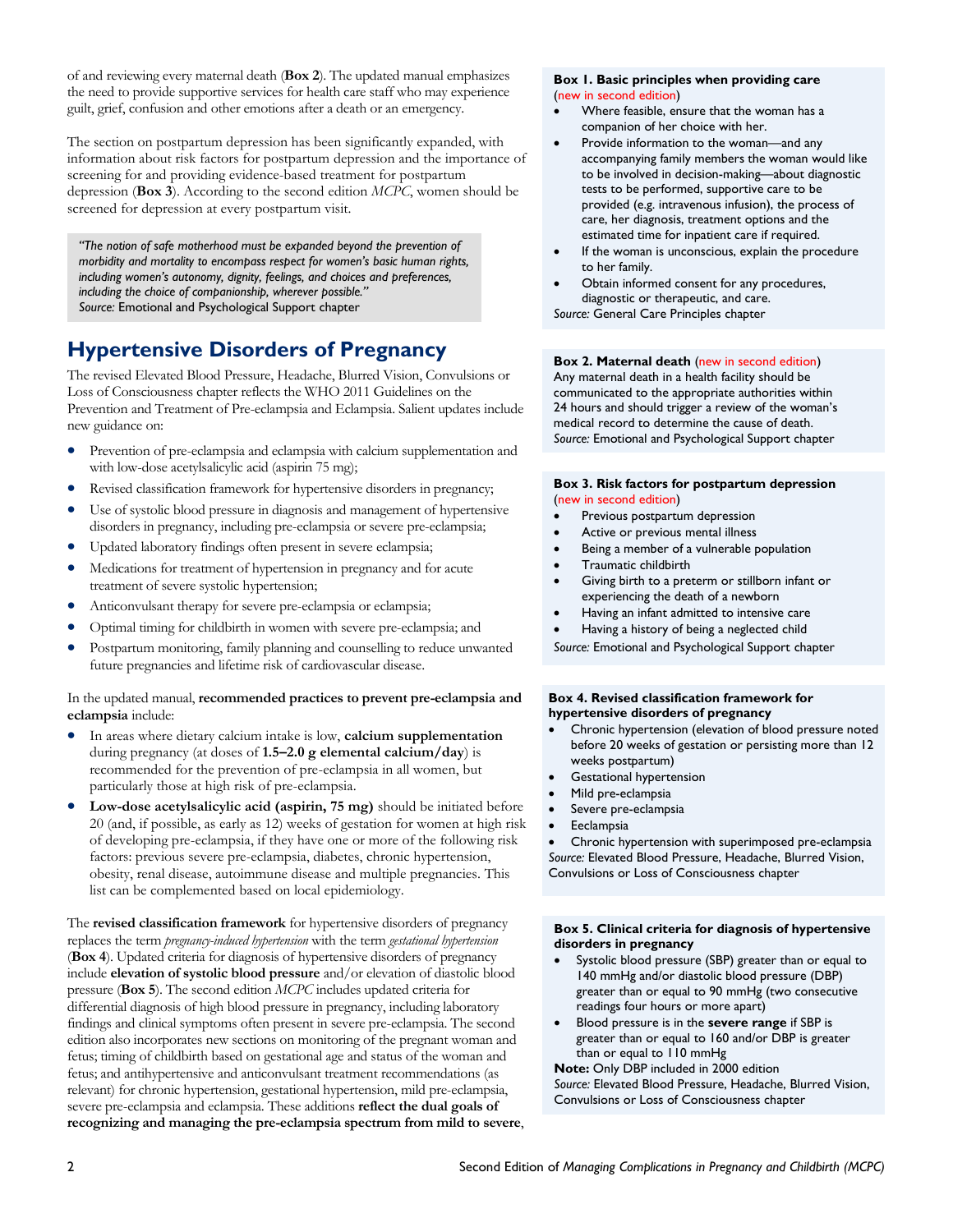and striving for women to reach term before birth when possible, while avoiding major morbidity for mother and baby. **Figs. 1 and 2** summarize the second edition's updates to diagnostic criteria and recommended monitoring and timing of childbirth for mild pre-eclampsia and severe preeclampsia. It is important to note that timely childbirth remains the key definitive treatment for women with severe pre-eclampsia and eclampsia, as reflected in the manual's new sections on optimizing timing of childbirth for women with severe pre-eclampsia and eclampsia.

#### **Figure 1. Diagnosis and guidance for monitoring and timing of childbirth for (mild) pre-eclampsia**

| Diagnosis of (mild) pre-eclampsia                                                       | New onset hypertension and proteinuria after 20 weeks of<br>gestation:<br>• Systolic blood pressure greater than or equal to 140 and/or<br>diastolic blood pressure greater than or equal to 90 after<br>20 weeks of gestation<br>Proteinuria 2+ on dipstick<br>• Pre-eclampsia without any severe features present (please refer to<br>severe features below, including neurologic, pulmonary, hepatic, renal<br>and hematalogic in Diagnosis of Severe Pre-Eclampsia chapter).                                                                                                                                                                                                                                                                                                  |
|-----------------------------------------------------------------------------------------|-----------------------------------------------------------------------------------------------------------------------------------------------------------------------------------------------------------------------------------------------------------------------------------------------------------------------------------------------------------------------------------------------------------------------------------------------------------------------------------------------------------------------------------------------------------------------------------------------------------------------------------------------------------------------------------------------------------------------------------------------------------------------------------|
| Summary guidance for monitoring<br>and timing of childbirth for (mild)<br>pre-eclampsia | Gestational age less than 37 + 0/7 weeks<br>• As long as mother and fetal well-being remain stable, the goal is<br>for the woman to reach $37 + 0/7$ weeks before childbirth.<br>• However, remain vigilant because pre-eclampsia may rapidly<br>progress to severe pre-eclampsia.<br>• Monitor the status of the woman and fetus closely. Regularly<br>measure the woman's blood pressure and assess for danger signs.<br>• Outpatient care: If blood pressure and signs of pre-eclampsia<br>normalize or remain unchanged, follow up twice per week.<br>• If outpatient follow up is not possible, admit the woman for<br>close monitoring, including blood pressure and danger signs.<br>Gestational age greater than or equal to 37 + 0/7 weeks<br>· Induce labor/childbirth. |

### **Figure 2. Diagnosis and guidance for timing of childbirth for severe pre-eclampsia**

| Diagnosis of severe pre-eclampsia                                             | New onset hypertension and proteinuria after 20 weeks of<br>gestation                                                                                                                                                                                                                                                                                                                                                                                                                                                                                                                                                                                                                                                                            |
|-------------------------------------------------------------------------------|--------------------------------------------------------------------------------------------------------------------------------------------------------------------------------------------------------------------------------------------------------------------------------------------------------------------------------------------------------------------------------------------------------------------------------------------------------------------------------------------------------------------------------------------------------------------------------------------------------------------------------------------------------------------------------------------------------------------------------------------------|
|                                                                               | • Systolic blood pressure greater than or equal to 160 and/or<br>diastolic blood pressure greater than or equal to 110 after<br>20 weeks of gestation<br>• Proteinuria 2+ on dipstick<br>Pre-eclampsia with any of the following present, diagnose as<br>severe pre-eclampsia:<br>Neurologic: headache, vision changes, hyperreflexia or clonus<br>• Pulmonary: difficulty breathing (rales on auscultation due to<br>fluid in lungs)<br>• Hepatic: upper abdominal pain, nausea/vomiting or liver enzymes<br>elevated (greater than two times the baseline)<br>• Renal: serum creatinine greater than 1.1 mg/dL or doubling of<br>baseline, oliguria (less than 400 cc urine in 24 hrs)<br>• Hematalogic: Platelets less than 100,000 cells/mcL |
| Summary guidance for optimal timing<br>of childbirth for severe pre-eclampsia | Gestational age of less than 24 weeks (previable fetus)<br>Magnesium sulfate (MgSO <sub>4</sub> ), antihypertensive medications<br>· Induce labour<br>Gestational age of 24-34 weeks                                                                                                                                                                                                                                                                                                                                                                                                                                                                                                                                                             |
|                                                                               | • MgSO <sub>4</sub> , antihypertensive medications, antenatal corticosteroids if<br>safety conditions met<br>• Close maternal and fetal monitoring; expedite birth if maternal<br>and fetus status not stable<br>Gestational age of 34-36 6/7 weeks                                                                                                                                                                                                                                                                                                                                                                                                                                                                                              |
|                                                                               | • Same management as for 24-34 weeks except NO antenatal<br>corticosteroids<br>Gestational age of 37 0/7 weeks<br>• MgSO <sub>4</sub> , antihypertensive medications; expedite delivery                                                                                                                                                                                                                                                                                                                                                                                                                                                                                                                                                          |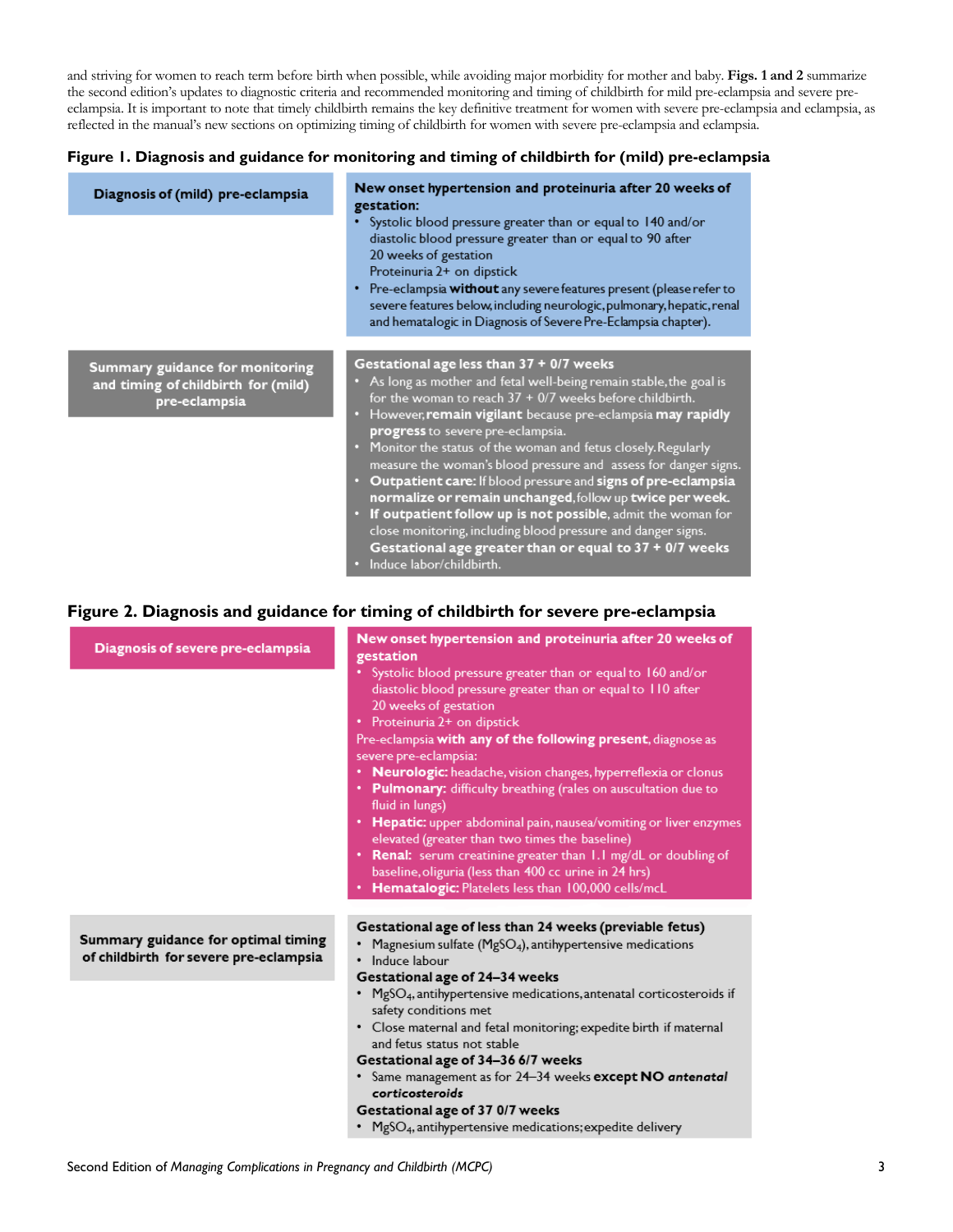### Anticonvulsant treatment for severe pre-eclampsia and eclampsia

In the second edition MCPC, magnesium sulfate continues to be the anticonvulsant of choice for treatment of severe pre-eclampsia and eclampsia; diazepam has been removed as an anticonvulsant treatment option for women with pre-eclampsia and eclampsia. Specific guidance is provided on different magnesium sulfate regimens, including intravenous and intramuscular regimens, and an intravenous-only regimen has been added.

### Antihypertensive treatment

The second edition *MCPC* includes updated guidance on: use of **antihypertensive medications to treat high blood pressure associated with pre-eclampsia and eclampsia;** and **chronic and gestational hypertension** in pregnancy, including treatment recommendations for non-severe hypertension and acute, severe systolic hypertension **to prevent strokes** (**Table 2**).

#### **Table 2. Antihypertensive medications and dosing options for acute treatment of severe hypertension (new in second edition)**

| <b>Antihypertensive options</b>            | <b>Dosing</b>                                                                                                                                                                                                                                                                                                                                                                                                                                                                                                                                                                       |
|--------------------------------------------|-------------------------------------------------------------------------------------------------------------------------------------------------------------------------------------------------------------------------------------------------------------------------------------------------------------------------------------------------------------------------------------------------------------------------------------------------------------------------------------------------------------------------------------------------------------------------------------|
| <b>Hydralazine</b>                         | Intravenous treatment:<br>Administer 5 mg IV, slowly (risk of maternal hypotension; closely monitor blood pressure).<br>$\bullet$<br>Repeat every five minutes until the blood pressure goal has been achieved.<br>$\bullet$<br>Repeat hourly as needed or give 12.5 mg IM every two hours as needed.<br>٠<br>The maximum dose is 20 mg per 24 hours.<br>٠                                                                                                                                                                                                                          |
| Labetalol                                  | Oral treatment:<br>Administer 200 mg.<br>٠<br>Repeat dose after one hour until the treatment goal is achieved.<br>٠<br>The maximum dose is 1200 mg in 24 hours.<br>٠<br>Intravenous treatment:<br>Administer 10 mg IV.<br>$\bullet$<br>If response is inadequate after 10 minutes, administer 20 mg IV.<br>$\bullet$<br>The dose can be doubled to 40 mg and then 80 mg with 10-minute intervals between each increased<br>$\bullet$<br>dose until blood pressure goal is lowered below threshold.<br>The maximum total dose is 300 mg; then switch to oral treatment.<br>$\bullet$ |
| Nifedipine (immediate-<br>release capsule) | Oral treatment:<br>Administer 5-10 mg orally.<br>٠<br>Repeat dose after 30 minutes if response is inadequate, until optimal blood pressure is reached.<br>$\bullet$<br>The maximum total dose is 30 mg in the acute treatment setting. <sup>a</sup><br>٠                                                                                                                                                                                                                                                                                                                            |
| Alpha methyldopa                           | Oral treatment:<br>Administer 750 mg orally.<br>$\bullet$<br>Repeat dose after three hours until blood pressure goal is achieved.<br>$\bullet$<br>The maximum dose is 3 grams in a 24-hour period.<br>$\bullet$                                                                                                                                                                                                                                                                                                                                                                     |

*Source:* Elevated Blood Pressure, Headache, Blurred Vision, Convulsions or Loss of Consciousness chapter

**<sup>a</sup>** Other treatment options should be considered if blood pressure is not lowered within the acute treatment phase of 90 minutes with 30 mg immediate-release nifedipine.

Notes: Selection and choice of the administration route of an antihypertensive medication for treatment of severe hypertension should be based on a clinician's experience with the drug and the availability and cost of the drug (WHO 2011 Guidelines on Prevention and Treatment of Pre-Eclampsia and Eclampsia). The goal is to lower the blood pressure to less than 160/110 mmHg. If the target blood pressure is not achieved with the maximum dosage of one medication, other medications should be considered.

# Postpartum care for women with hypertensive disorders

Women who experience hypertensive disorders during pregnancy face a high risk of complications in future pregnancies and a significantly elevated lifetime risk of cardiovascular disease (e.g. chronic hypertension, stroke, heart disease). An expanded section on **postpartum care** in the second edition *MCPC* includes guidance on postpartum monitoring, family planning, counselling and follow-up for continuing care. The new guidance stresses the importance of family planning counselling, application of medical eligibility criteria and provision of effective **postpartum contraception** to prevent unwanted pregnancy, including timely access to long-acting reversible (e.g. implants and intrauterine devices) and permanent (tubal ligation and vasectomy) contraceptive methods. Counselling should promote early initiation of antenatal care in future pregnancies for close monitoring and timely initiation of **calcium supplementation** and **low-dose acetylsalicylic acid (aspirin, 75 mg).**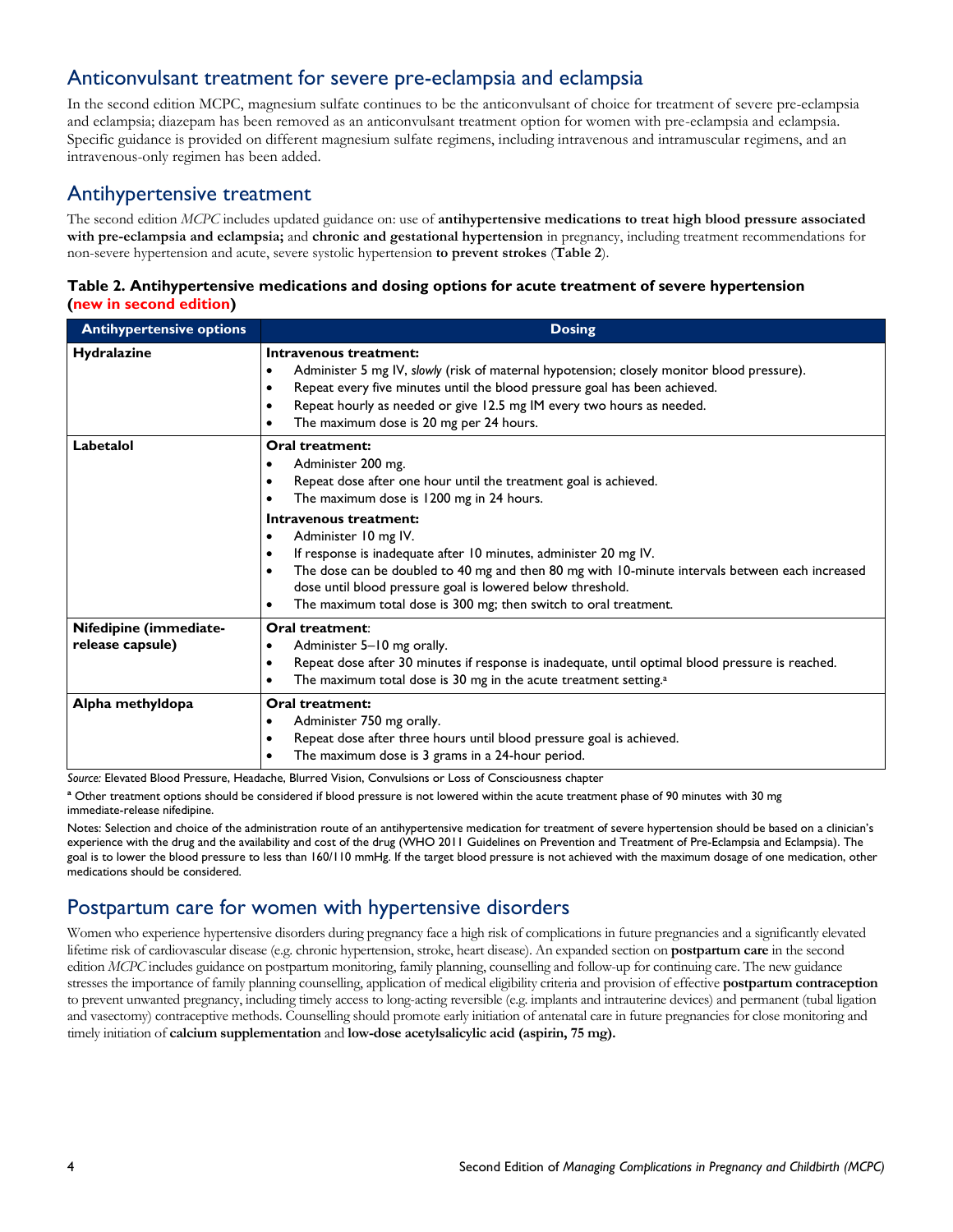Due to the elevated lifetime risk of cardiovascular complications in pregnant women with hypertensive disorders, recommendations for postpartum cardiovascular disease risk assessment,counselling and follow-up care include:

- Counsel women treated for hypertensive disorders in pregnancy, including pre-eclampsia, about their increased risk of future cardiovascular disease (i.e. hypertension, stroke).
- Assess and address the woman's risk factors for cardiovascular disease (e.g. smoking, obesity, lack of physical activity, hyperlipidaemia) before she is discharged from the facility.

#### **Box 6.Surveillance of uterine tone for early identification of PPH**

- 1. Regularly assess uterine tone in the first hours after birth. If the uterus is soft, massage the fundus of the uterus through the woman's abdomen until the uterus is contracted.
- 2. Teach the woman how to assess her uterine tone and massage her own uterus should it become soft (new in second edition).
- *Source:* Normal Labour and Childbirth chapter
- Emphasize the importance of regular medical follow-up, and link women to follow-up primary care services before discharge.

# **Bleeding in Early Pregnancy**

The second edition *MCPC* includes updated chapters on management of bleeding in early and late pregnancy, including differential diagnosis and management of **threatened abortion, ectopic pregnancy, complete abortion, inevitable abortion, incomplete abortion** and **molar pregnancy**. Updated guidance on management of inevitable and incomplete abortion outlines options for surgical evacuation, medical or expectant management, including a new table summarizing **medical management** protocols using misoprostol or uterotonic medication.

The second edition reviews symptoms and management of post-abortion complications, an important cause of maternal mortality, including an updated regimen for antibiotic treatment of infection/sepsis as a complication of abortion (clindamycin and ampicillin as first-line drugs and gentamycin and ampicillin as second-line drugs—both regimens *without* metronidazole). The new edition retains guidance on the importance of post-abortion counselling and immediate initiation of contraception after an abortion.

# **Prevention and Management of Postpartum Haemorrhage**

In the second edition *MCPC*, updated guidance on the prevention and management of postpartum haemorrhage (PPH) is based on WHO's 2012 Recommendations on Prevention and Treatment of PPH. Highlights of the Vaginal Bleeding after Childbirth chapter include: addition of new medications for prophylaxis and treatment of atonic PPH (**Table 3**); and updated text and new illustrations related to emergency interventions for women with uncontrolled PPH, including the uterine balloon tamponade, uterine compression sutures and use of a nonpneumatic anti-shock garment.

# Prevention of PPH

The second edition *MCPC* includes updated recommendations for active management of the third stage of labour in line with WHO 2012 PPH guidelines, emphasizing the administration of a prophylactic uteronic immediately after childbirth as the main intervention to reduce the incidence of PPH. Also in line with the WHO 2012 guidelines, the second edition *MCPC* includes controlled cord traction as an optional intervention in the context of active management of the third stage of labour if provided by a skilled attendant (this intervention is contraindicated in the absence of a skilled attendant). In addition, the second edition *MCPC* specifies that continuous uterine massage is not recommended as an intervention to prevent PPH. However, surveillance of uterine tonus through abdominal palpation is recommended for early identification of postpartum uterine atony (**Box 6**).

# Management of PPH

The second edition *MCPC* stresses the importance of close postpartum monitoring for loss of uterine tone, elevated pulse, decreased blood pressure and/or vaginal bleeding, with prompt treatment of PPH based on the underlying cause. Key causes of PPH include uterine atony, cervical and vaginal tears, retained placenta, inverted and ruptured uterus and clotting disorders.

# Management of PPH Due to Uterine Atony

The second edition *MCPC* reaffirms the initial use of uterine massage and uteronic medicines for treatment of PPH due to uterine atony, followed by temporizing measures including bimanual uterine compression or external aortic compression. The second edition also recommends the use of uterine balloon tamponade for PPH due to atony and provides new graphics to illustrate assembly and use of uterine balloon tamponade using local materials that are available in most district hospitals. Uterine balloon tamponade can also be used for women who do not respond to uterotonics. This procedure can potentially eliminate the need for surgery and is an important temporizing intervention for uncontrolled PPH while the woman is awaiting transfer to a higher-level facility. Interventions for management of PPH due to uterine atony include:

- uterine massage and medicines;
- bimanual uterine compression;
- external aortic compression; and
- uterine balloon tamponade (new in second edition).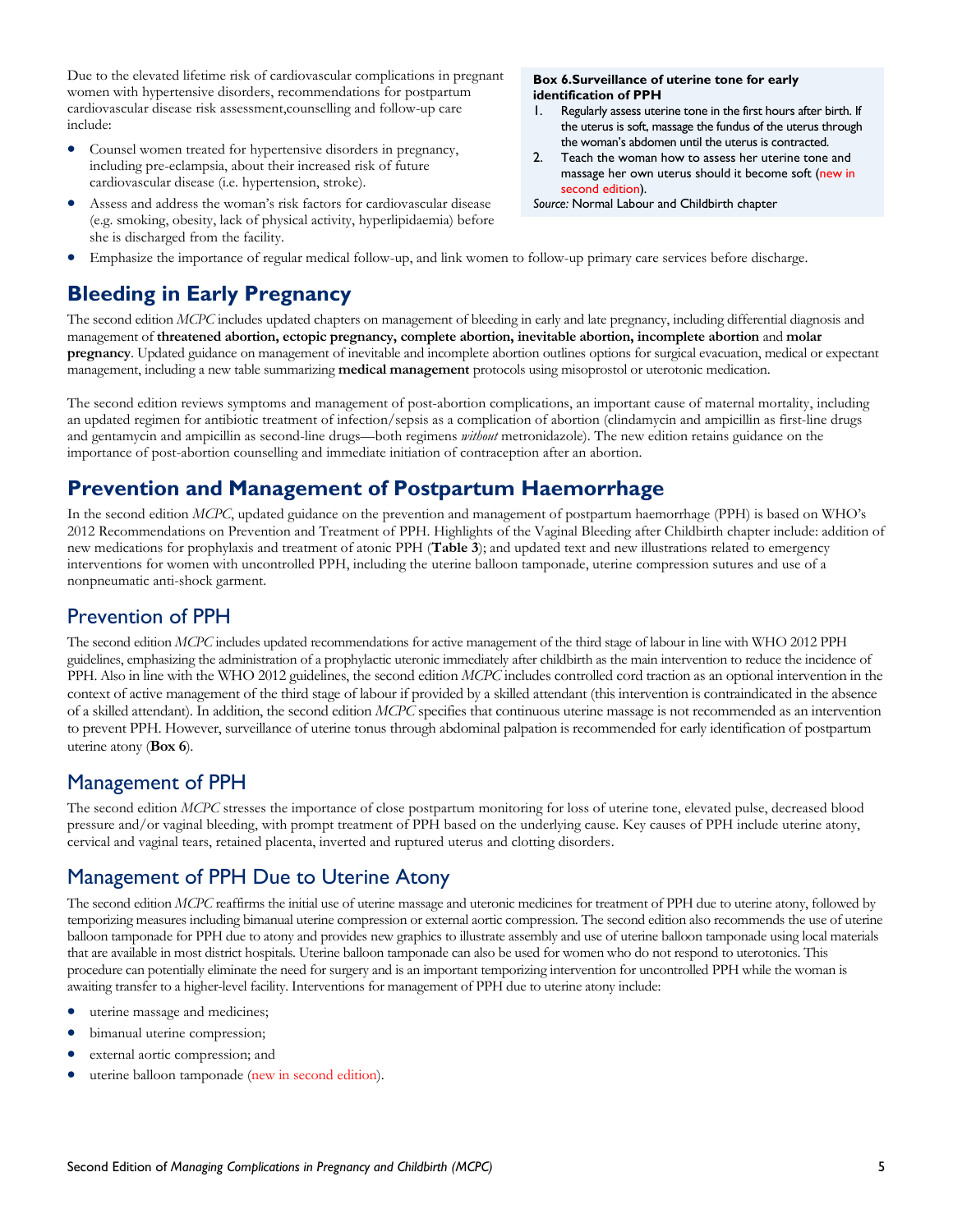#### **Table 3. Use of medicines in the management of PPH**

|                                            | Dose and route*                                                                | <b>Continuing dose*</b>                                                                                | <b>Maximum dose</b>                                                        | <b>Precautions and</b><br><b>contraindications</b>                          |
|--------------------------------------------|--------------------------------------------------------------------------------|--------------------------------------------------------------------------------------------------------|----------------------------------------------------------------------------|-----------------------------------------------------------------------------|
| Oxytocin                                   | IV: infuse 20 units in 1<br>L at fastest flow rate<br>possible<br>IM: 10 units | IV: infuse 20 units in 1 L<br>fluids at 40 drops per<br>minute                                         | Not more than 3 L of<br>intravenous fluids<br>containing oxytocin          | Do not give as an IV bolus                                                  |
| Ergometrine/<br>methylergometrine          | IM or IV (slowly): $0.2$<br>mg                                                 | Repeat 0.2 mg IM; after 15<br>minutes<br>If required, give 0.2mg IM or<br>IV (slowly) every four hours | Five doses (total 1.0 mg)                                                  | High blood pressure,<br>pre-eclampsia, heart disease,<br>retained placenta  |
| 15-methyl<br>prostaglandin F2 alpha        | IM: 0.25 mg                                                                    | 0.25 mg every 15 minutes                                                                               | Eight doses (total 2 mg)                                                   | Asthma<br>Do not give IV                                                    |
| Misoprostol<br>(new in second edition)     | Sublingual: 800 mcg                                                            | Repeat 200-800 mcg                                                                                     | Not more than 1600mcg                                                      |                                                                             |
| Tranexamic acid (new in<br>second edition) | IV (slowly): $1 g$                                                             | Repeat after 30 minutes if<br>bleeding continues                                                       | Not more than 10 mg<br>per kg of body weight;<br>three to four times daily | History of coagulopathy or<br>active intravascular clotting,<br>convulsions |

*Source:* Vaginal Bleeding after Childbirth chapter

\*Notes: Drip rate calculated using a giving set of 20 drops/mL; intravenous (IV); intramuscular (IM)

**Prostaglandins should not be given intravenously. They can be fatal.**

# Management of PPH Due to Cervical, Vaginal and Perineal Tears

Tears of the birth canal are the second most frequent cause of PPH. Tears may coexist with atonic uterus. The second edition *MCPC* includes an updated procedure chapter on classification and repair of cervical, vaginal and perineal tears, including new illustrations of first, second, third and fourth degree tears. The second edition specifies that a single oral dose of prophylactic antibiotic (ampicillin 500 mg) should be administered before beginning repair of third and fourth degree tears (but not first and second degree tears).

### Management of PPH Due to Retained Placenta

If the placenta has not been expelled and the woman is bleeding, manual removal of the placenta should be attempted after administration of a prophylactic antibiotic (single dose, ampicillin 2 g intravenously or cefazolin 1 g intravenously). The second edition *MCPC* includes an updated procedure section on manual removal of the placenta.

# Nonpneumatic Anti-Shock Garment

New guidance in the second edition *MCPC* states that if available, a nonpneumatic anti-shock garment should be applied as a temporizing measure in uncontrolled PPH until appropriate care is available. A nonpneumatic anti-shock garment applies pressure to the lower body and abdomen, thereby shunting blood from the periphery of the body to core organs and the brain, helping to prevent and/or mitigate hypovolaemic shock.

# Surgical Interventions in the Treatment of Uncontrolled Postpartum Haemorrhage

The second edition *MCPC* has a new section on surgical interventions in the treatment of uncontrolled PPH, including detailed descriptions of how to perform compression sutures along with accompanying illustrations. If **bleeding does not stop despite treatment** with uterotonics and other available conservative interventions (e.g. uterine massage, uterine balloon tamponade) and external or internal pressure on the uterus, surgical interventions should be initiated as follows:

- 1. Conservative approaches should be tried first; if these are not successful, they should be followed by more invasive procedures. For example, compression sutures may be attempted.
- 2. If the use of compression sutures fails, uterine or utero-ovarian ligation can be tried.
- 3. If life-threatening bleeding continues even after ligation, subtotal hysterectomy (also called supracervical) or total hysterectomy should be performed.

# Care after Postpartum Haemorrhage

The second edition *MCPC* provides updated guidance on postpartum care for women who have suffered from PPH, including providing close follow-up and counselling on self-care, risk of infection, and the importance of immediate care seeking for any change in status.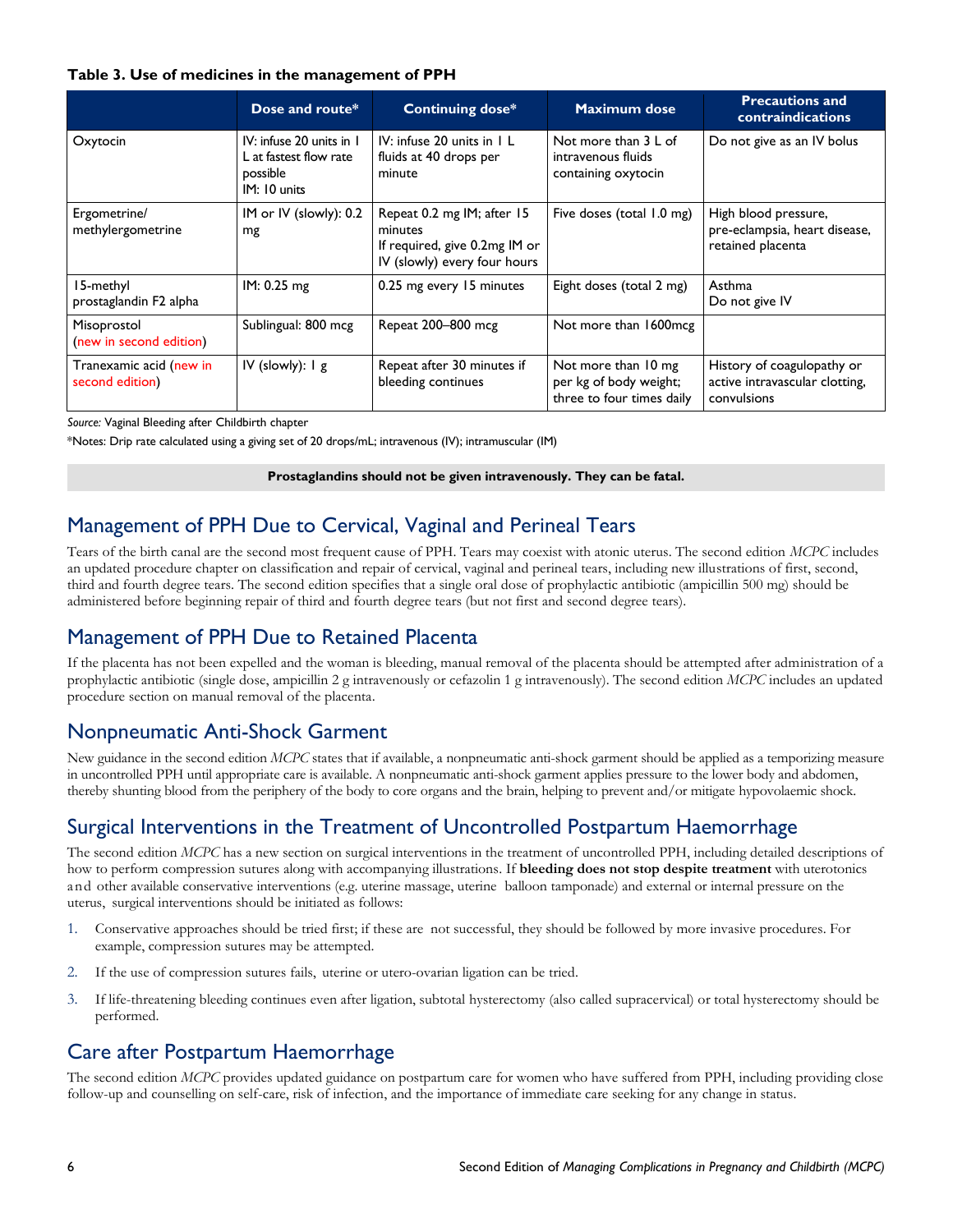# **Prevention and Management of Infection in Pregnancy and Childbirth**

Key elements of the WHO's 2015 Global Recommendations for Prevention and Treatment of Maternal Peripartum Infections are incorporated throughout the second edition *MCPC*. Key revisions include guidance on:

- using prophylactic antibiotics for specific obstetric procedures and newborns with infection risk factors;
- rapidly assessing and developing a differential diagnosis of fever and other signs of infectious illness in pregnant and postpartum women, including updated summary tables of clinical presentations (signs and symptoms) of common infections in pregnancy and childbirth;
- using antibiotics judiciously in line with evidence-based recommendations for the prevention and treatment of peripartum infections,
- administering antibiotics only for recommended indications; reducing non-justified use of antibiotics in order to reduce antimicrobial resistance;
- using a clinically appropriate narrow-spectrum antibiotic with correct dosing and duration of treatment;
- verifying a woman's history of antibiotic allergy; and
- monitoring local bacteria and antibiotic susceptibility and resistance patterns to inform antibiotic selection, where feasible.

### Prophylactic Antibiotics

Whenever possible, **prophylactic intravenous antibiotics should be given 15–60 minutes before the start of indicated procedures** to achieve adequate blood levels of the antibiotic at the time of the procedure. Updated obstetric indications with timing, type, and dose of prophylactic antibiotics are summarized in **Table 4**.

#### **Table 4. Administration of prophylactic antibiotics**

| <b>Obstetrical procedure or condition</b>                                                                                                                                                                                                                                                                        | Recommended antibiotic(s) and dosage                                                                                                            |
|------------------------------------------------------------------------------------------------------------------------------------------------------------------------------------------------------------------------------------------------------------------------------------------------------------------|-------------------------------------------------------------------------------------------------------------------------------------------------|
| Caesarean birth (elective and emergency)—administer prophylactic antibiotics<br>before the procedure, not after clamping and cutting the cord; also, now<br>recommend cleansing the vagina with povidone-iodine before the procedure<br>Manual removal of the placenta<br>Placement of uterine balloon tamponade | Single dose of antibiotics (ampicillin or first-generation<br>cephalosporin):<br>Ampicillin 2 g intravenously OR<br>Cefazolin 1 g intravenously |
| Repair of third and fourth degree lacerations                                                                                                                                                                                                                                                                    | Single dose of antibiotics:<br>Ampicillin 500 mg                                                                                                |
| Preterm prelabour rupture of membranes                                                                                                                                                                                                                                                                           | Oral erythromycin 250 mg every six hours for 10<br>days (or until birth) OR<br>Ampicillin 2 g intravenously every six hours                     |

Administration of prophylactic antibiotics **is not recommended** for the following conditions: uncomplicated vaginal birth; operative vaginal birth; episiotomy; and first or second degree lacerations.

The second edition *MCPC* specifies that **newborns delivered under the following circumstances are at increased risk of infection and**  should be treated with prophylactic antibiotics—ampicillin (intravenously or intramuscularly) and gentamycin—for at least two days, until the infection is ruled out:

- Preterm prelabour rupture of membranes occurred.
- The membranes ruptured more than 18 hours before birth.
- The mother is being treated with antibiotics for chorioamnionitis.
- The mother had a fever greater than 38 ºC before childbirth or during labour.
- The amniotic fluid was foul smelling or purulent.
- The mother has confirmed maternal colonization with Group B streptococcus without adequate antibiotic therapy during labour.

# Differential Diagnosis of Fever and Therapeutic Antibiotics in Pregnant and Postpartum Women

The second edition *MCPC* reviews symptoms of common causes of fever linked to infections in pregnant and postpartum women, which include **pyelonephritis** (kidney infection), **pneumonia, malaria, amnionitis** and **postpartum endometritis**. The second edition *MCPC*  updates antibiotic treatment regimens for common infections in pregnancy and after childbirth (**Table 5**). In general, the choice of an antibiotic regimen should be informed by the narrowest clinically appropriate antibacterial spectrum and lowest effective dose and duration of treatment. The second edition also includes important updated recommendations to prevent and treat uncomplicated and severe **malaria** in pregnant and postpartum women, which are based on WHO's 2012 Guidelines for the Treatment of Malaria.